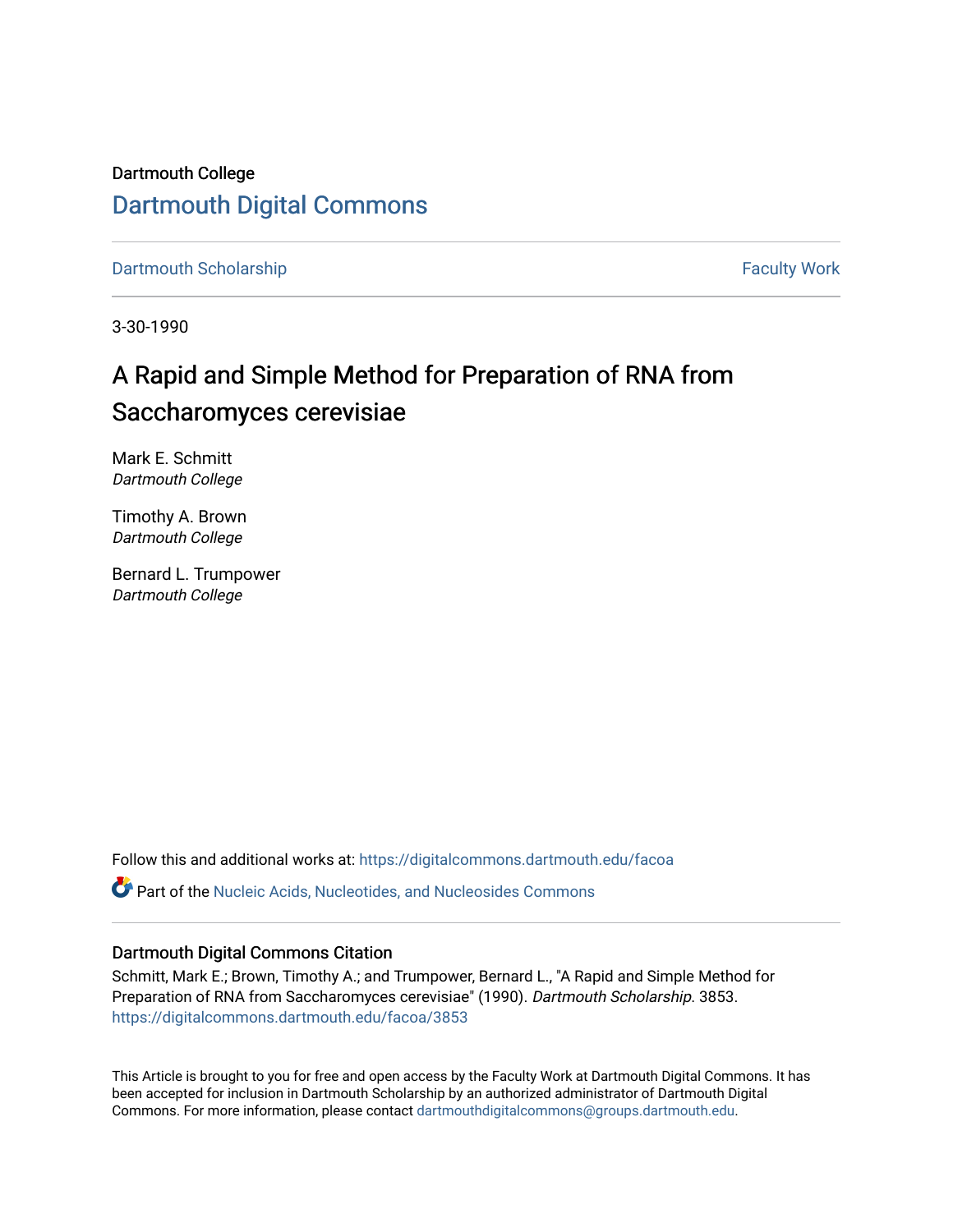## A rapid and simple method for preparation of RNA from Saccharomyces cerevisiae

### Mark E.Schmitt, Timothy A.Brown and Bernard L.Trumpower\*

Department of Biochemistry, Dartmouth Medical School, Hanover, NH 03756, USA

#### Submitted March 30, 1990

Most methods for isolation of RNA from yeast require tedious vortexing with glass beads, and give low yields when scaled down to 10 ml cultures (1). In addition, it is frequently desirable to prepare RNA from several different yeast strains grown under a variety of growth conditions, and preparations using glass beads are impractical when dealing with multiple samples.

Heating and freezing of yeast cells in the presence of phenol and SDS has been used for large scale isolation of RNA from yeast (2). We report here <sup>a</sup> mini-prep version of yeast RNA isolation using phenol and SDS that allows for the processing of a dozen samples in about 60 minutes, and provides enough RNA to run several northern blots. In our hands methods using glass beads are slower and give lower yields of RNA.

RNA was isolated as follows. Ten ml cultures were grown in YPD (1% yeast extract, 2% peptone, 2% dextrose) to an OD<sub>600</sub> of 2.5-5.0. We have also used YP 2% galactose, YP 4% ethanol/3 % glycerol, YP 2% raffinose and <sup>a</sup> variety of minimal media. The cells were harvested by centrifugation and resuspended in 400  $\mu$ l of 50 mM Na acetate pH 5.3, 10 mM EDTA ('AE buffer').

The resuspended cells were transferred to a 1.5 ml microcentrifuge tube and 40  $\mu$ l of 10% SDS was added. The suspension was vortexed and an equal volume of fresh phenol, previously equilibrated with AE buffer, was added. The mixture was again vortexed and incubated at 65°C for 4 min. The mixture was then rapidly chilled in a dry ice/ethanol bath until phenol crystals appeared, and then centrifuged for 2 min at maximum speed in a microcentrifuge to separate the aqueous and phenol phases.

The upper, aqueous phase was transferred to a fresh microcentrifuge tube and extracted with phenol/chloroform at room temperature for 5 min. The extracted aqueous phase was then brought to 0.3 M Na acetate, pH 5.3, by adding 40  $\mu$ l of <sup>3</sup> M Na acetate pH 5.3, after which 2.5 volumes of ethanol were added to precipitate the RNA. After washing with 80% ethanol, the pellet was dried and resuspended in 20  $\mu$ l of sterile water and stored at  $-70^{\circ}$ C until used. Throughout the preparation, normal precautions to avoid ribonuclease contamination were taken (3).

The isolation procedure was performed using seven different wild type yeast strains and over two dozen derivatives of these strains. Yields varied between 60  $\mu$ g and 300  $\mu$ g of RNA per 10 ml culture, with an average yield of 135  $\mu$ g as quantitated by absorbance at 260 nm. Fig. la shows the quality of the RNA that is isolated using this method. No degradation of ribisomal RNA bands is seen, and recoveries of both high and low molecular weight RNA appear excellent.

\* To whom correspondence should be addressed

Figure lb shows the catabolite repression of mRNA transcription on <sup>a</sup> northern blot of total RNA prepared by the above procedure. The RNA is suitable for quantitative studies, and degradation of the mRNA was minimal when examined by northern hybridization with radioactive probes corresponding to 12 different yeast genes.

We have also successfully used RNA prepared by this procedure for quantitation in ribonuclease protection experiments (4) with the genes for apo-l-cytochrome c (CYC1, Ref. 5) and cytochrome c reductase subunit 9 (QCR9, Ref. 6). This procedure does not require a high-speed shaking apparatus to process several samples at once, nor does it require the use of expensive, ribonuclease free glass beads.



Figure 1. RNA derived from the heat/freeze RNA isolation. Panel A shows two preparations of RNA from different wild type strains of yeast, separated by agarose gel electrophoresis in the presence of formaldehyde (3) and stained with ethidium bromide. Standards are from Bethesda Research Labs. Panel B shows a northern blot (3) of 10  $\mu$ g/lane of RNA from the yeast strain PSY142 (MAT $\alpha$ , lys2-801, leu2-3, 121, ura3-52), grown on either 10% dextrose, 4% ethanol/3% glycerol or 4% ethanol/3 % glycerol/2 % raffinose as <sup>a</sup> carbon source. The separated RNA was probed with ATP1, the gene for the alpha subunit of the mitochondrial  $F_1$ ATPase (7).